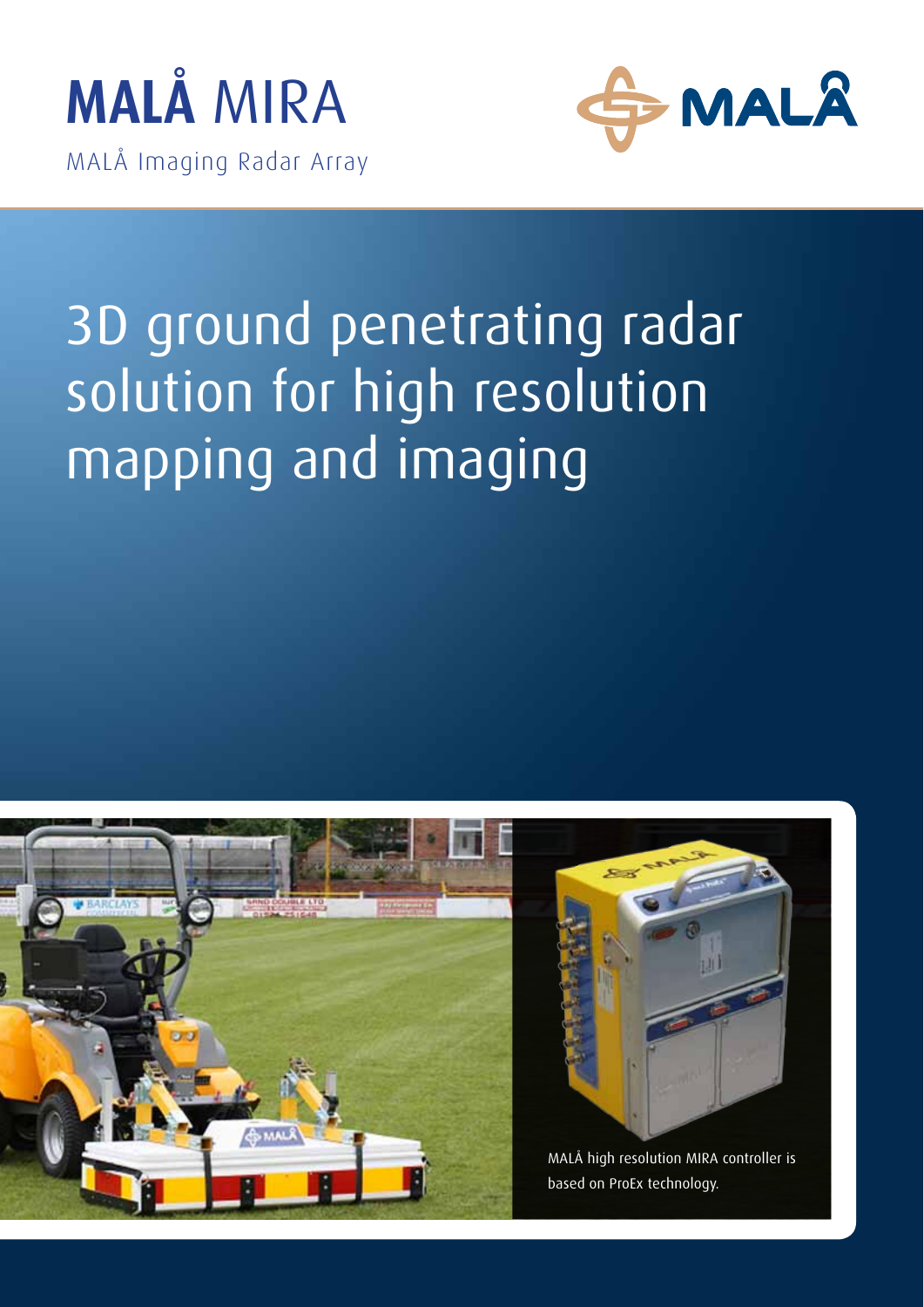# Productive, efficient and high resolution

**Praised by utility locators, archaeologists and road surveying companies, and with a production rate of up to 50,000 m2 per day, the MALÅ MIRA is the most efficient mapping and detection ground penetrating radar solution in the world. There are currently no alternatives to MALÅ MIRA for high density, cost effective large scale mapping.** 

Rising from the need of mapping large areas in high resolution, MALÅ MIRA is the ultimate solution combining efficient high density data collection and delivery of clear results. MALÅ MIRA is an integrated solution including acquisition, positioning, processing and reporting.

 MALÅ MIRA uses parallel processing technology to maintain its high acquisition speed regardless of number of antennas (data channels) used. Each data point collected is associated with a precise coordinate obtained in real time from a linked RTK GPS or Robotic Total Station system. The rSlicer processing software is designed to treat true 3D data and creates stunning detail and accuracy in interpretations. Results are exported into common formats used by GIS and CAD software packages.

> "MALÅ's Imaging Radar Array (MIRA) is the most advanced and complete multichannel ground penetrating radar 3D array system on the market."

- Ludwig Boltzman Institute , Austria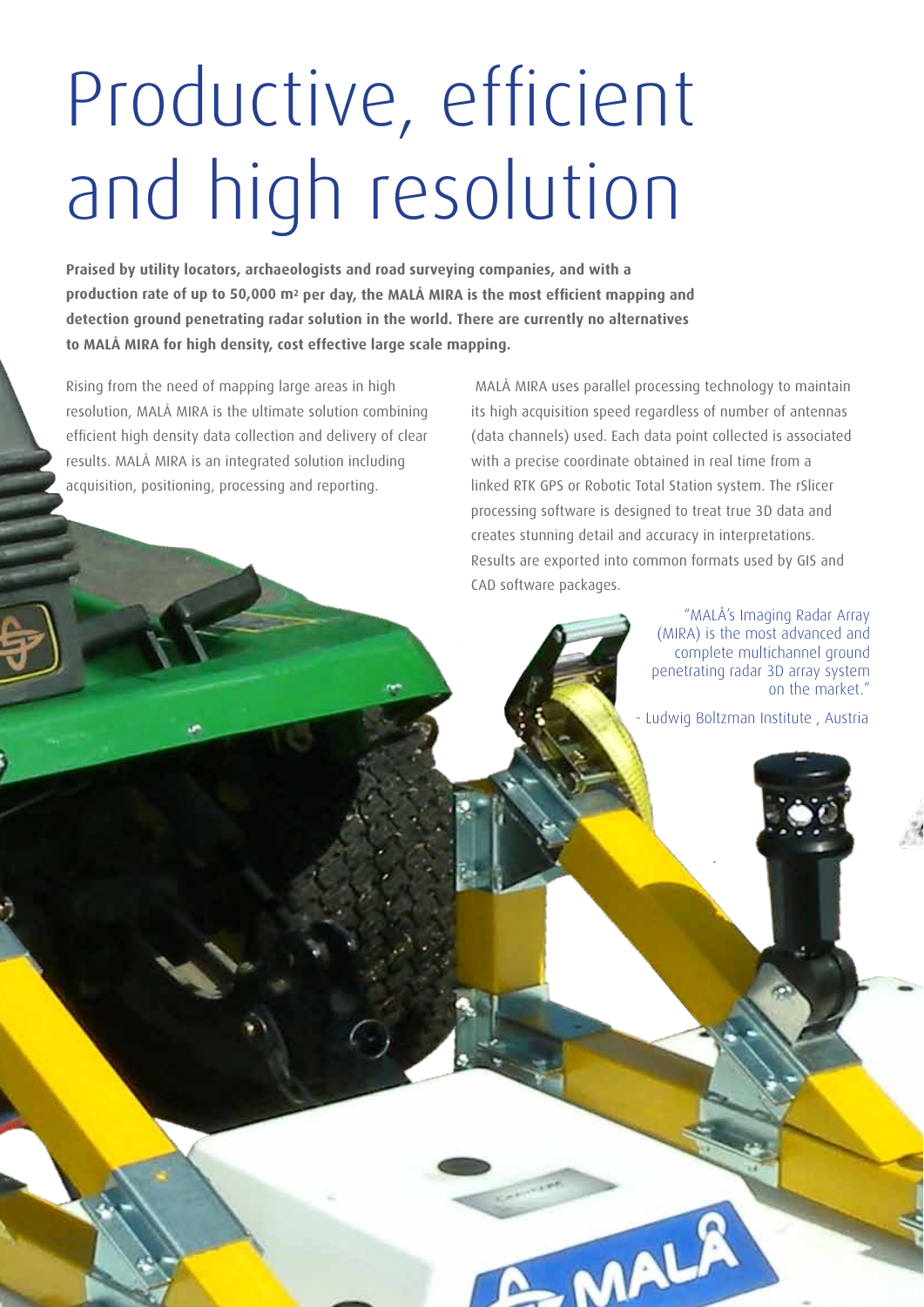## Defining 3D GPR Arrays

**In the late 1990-ies when MALÅ Geoscience scientists and development engineers were looking at ways to further improve usability and efficiency of GPR solutions, it was concluded that the future of GPR would rest on productive, high resolution, 3D-GPR Array solutions. The intense research work at MALÅ resulted in what today defines 3D ground penetrating radar arrays.** 

A true 3D-GPR Array system is defined by four different criteria, namely:

- 1) Channel spacing must be within 1⁄4 of centre wavelength of transmitted signal in media of observation
- 2) Cross-channel communication is required
- 3) Signature and polarization of all involved antennas must be as identical as possible
- 4) Accuracy of the positioning device used must be less than half the channel spacing

MALÅ MIRA is currently the only ground penetrating radar array system conforming to the above criteria.



MALÅ MIRA data showing remains of a XXX settlement near XXXXXX, U.K. Data courtesy of GSB Production Ltd. UK.

### For more information, see www.malags.com



#### **MALÅ MIRA 1.3 GHz Antenna:**

The MALÅ MIRA 1.3 GHz is a shileded separable antenna designed for collection of high resolution 3D array data. The pair can also be used with ProEx as a single channel separable antenna system.

#### **MALÅ MIRA 400 MHz Antenna:**

The MALÅ MIRA 400 MHz is a separable and shileded mid-range frequency antenna. It is the standard MIRA 3D Array antenna used for utility detection and archaeology work. The antenna can be used (with ProEx) as a shileded, separable, single channel system.





**MALÅ MIRA 200 MHz Antenna:** The shielded MIRA separable 200MHz antenna is 3D Array antenna delivering medium penetration at medium resolution. with the MALÅ ProEx, the pair can be used as a single separable GPR antenna.

#### **MALÅ MIRA Carrier solution:**

The flexible MIRA Carrier solution is designed to make surveys simpler and safer. There are solutions to attach the MIRA array at the front or behind a vehicle as well as for pushing the entire array by hand. MALÅ recommends a vehicle based solutions for any MALÅ MIRA solution including more than 16 channels.

#### **MALÅ MIRA software solutions:**

All MALÅ MIRA solutions are accompanied by a suite of software specifically designed to aquire, quality control, process and interprete true 3D ground penetrating radar data. MIRAsoft and rSlicer were created in conjunction with MIRA hardware development.

#### **MALÅ MIRA Array solutions:**

The MALÅ MIRA solution can be customized for various applications areas using different number of active data channels. MALÅ has created standard configurations using from 8 up to 32 data channels but the system is in theory designed to be completely independent of data channels used in the array.